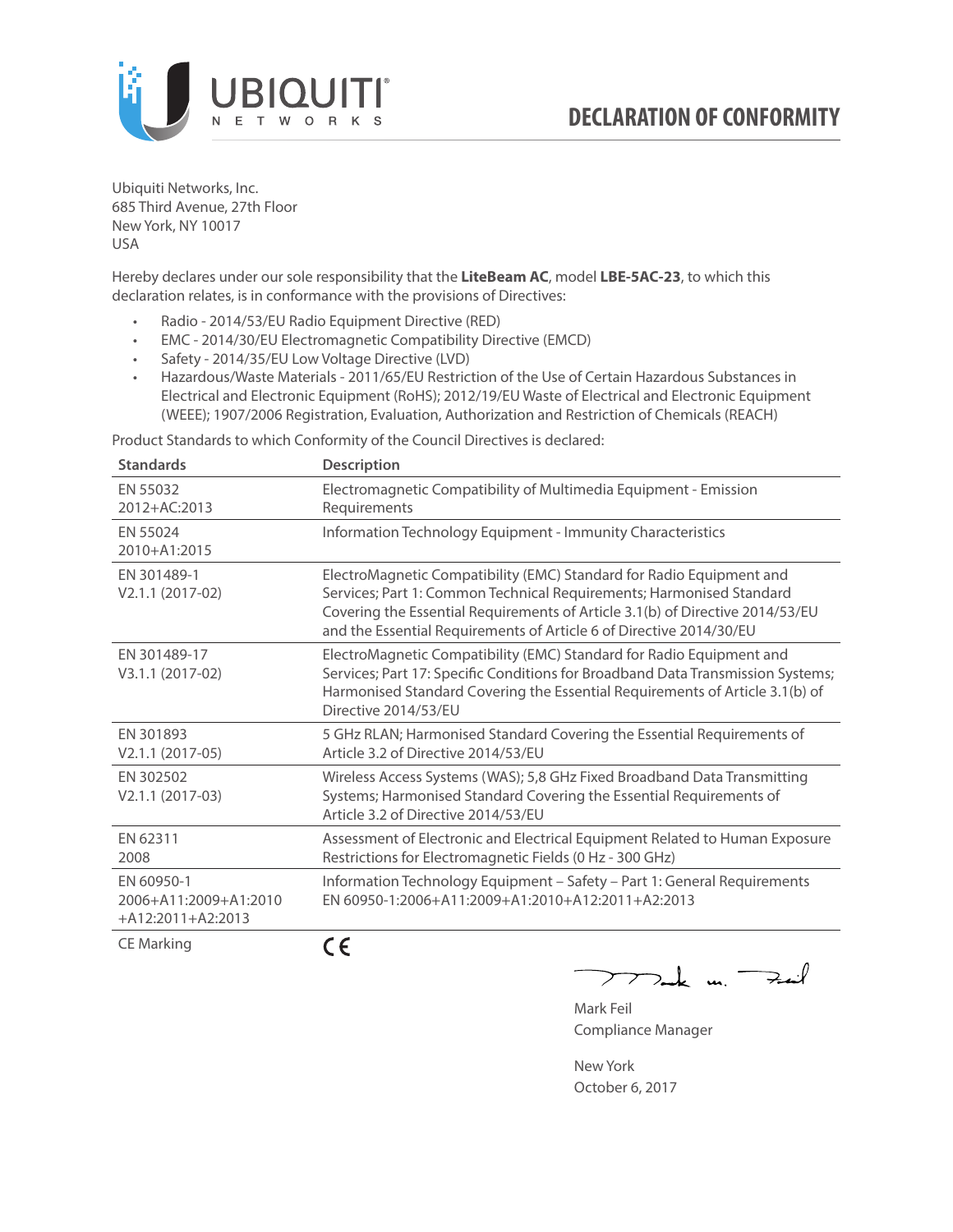

# **български** [Bulgarian]

С настоящото UBIQUITI NETWORKS декларира, че този тип радиосъоръжение LBE-5AC-23 е в съответствие с Директива 2014/53/ЕС.

# **Hrvatski** [Croatian]

UBIQUITI NETWORKS ovime izjavljuje da je radijska oprema tipa LBE-5AC-23 u skladu s Direktivom 2014/53/EU.

# **Čeština** [Czech]

Tímto UBIQUITI NETWORKS prohlašuje, že typ rádiového zařízení LBE-5AC-23 je v souladu se směrnicí 2014/53/EU.

## **Dansk** [Danish]

Hermed erklærer UBIQUITI NETWORKS, at radioudstyrstypen LBE-5AC-23 er i overensstemmelse med direktiv 2014/53/EU.

## **Nederlands** [Dutch]

Hierbij verklaar ik, UBIQUITI NETWORKS, dat het type radioapparatuur LBE-5AC-23 conform is met Richtlijn 2014/53/EU.

### **English**

Hereby, UBIQUITI NETWORKS declares that the radio equipment type LBE-5AC-23 is in compliance with Directive 2014/53/EU.

## **Eesti keel** [Estonian]

Käesolevaga deklareerib UBIQUITI NETWORKS, et käesolev raadioseadme tüüp LBE-5AC-23 vastab direktiivi 2014/53/EL nõuetele.

# **Suomi** [Finnish]

UBIQUITI NETWORKS vakuuttaa, että radiolaitetyyppi LBE-5AC-23 on direktiivin 2014/53/EU mukainen.

## **Français** [French]

Le soussigné, UBIQUITI NETWORKS, déclare que l'équipement radioélectrique du type LBE-5AC-23 est conforme à la directive 2014/53/UE.

## **Deutsch** [German]

Hiermit erklärt UBIQUITI NETWORKS, dass der Funkanlagentyp LBE-5AC-23 der Richtlinie 2014/53/EU entspricht.

## **Ελληνικά** [Greek]

Με την παρούσα ο/η UBIQUITI NETWORKS, δηλώνει ότι ο ραδιοεξοπλισμός LBE-5AC-23 πληροί την οδηγία 2014/53/ΕΕ.

## **Magyar** [Hungarian]

UBIQUITI NETWORKS igazolja, hogy a LBE-5AC-23 típusú rádióberendezés megfelel a 2014/53/EU irányelvnek.

## **Íslenska** [Icelandic]

Hér með lýsir UBIQUITI NETWORKS yfir því að LBE-5AC-23 er í samræmi við tilskipun 2014/53/ESB.